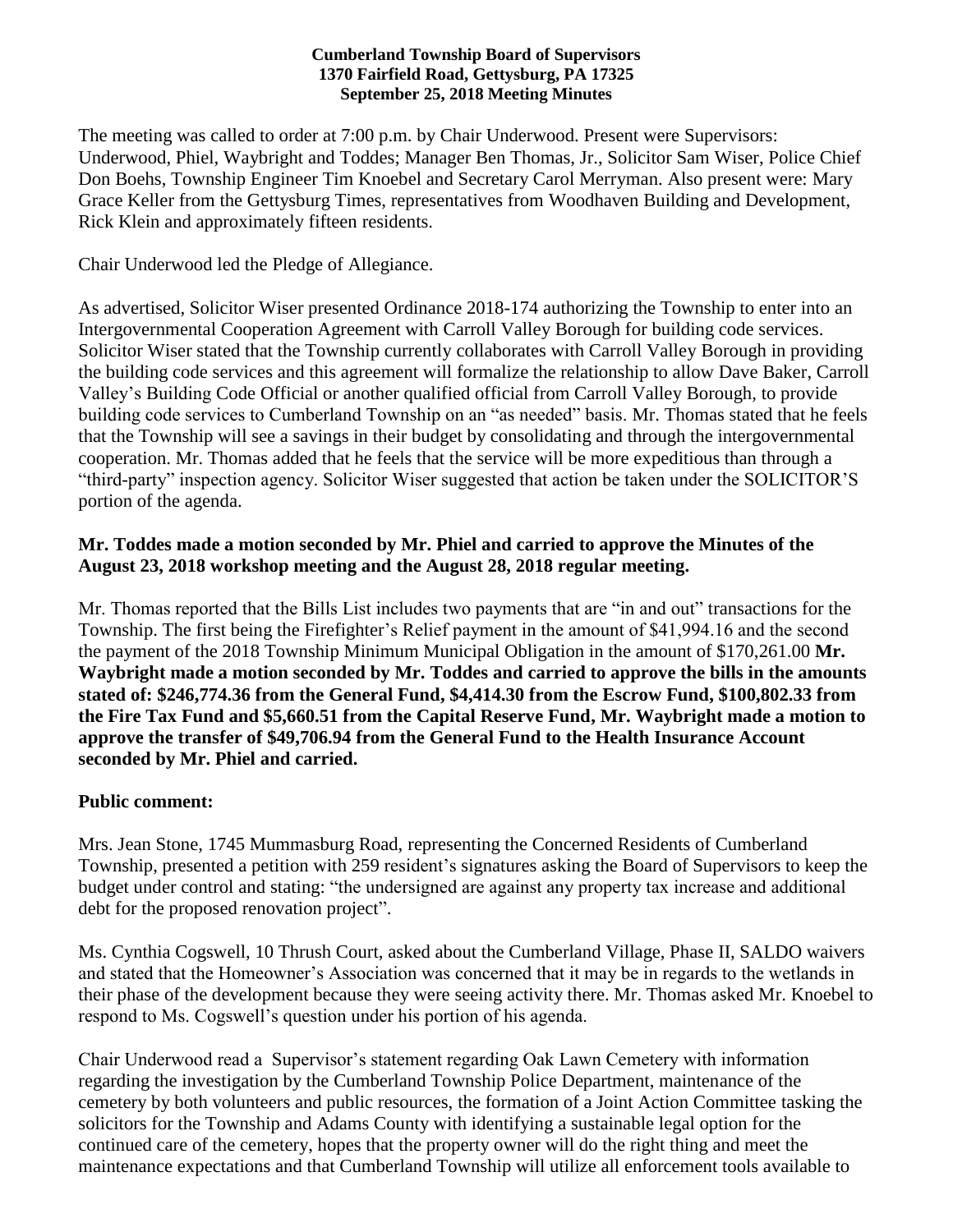encourage that.

## **Engineer/Plans:**

Mr. Knoebel explained to Ms. Cogswell that the SALDO waivers that were discussed at the last workshop were in regards to Cumberland Village, Phase 2, which is on the opposite side of Herr's Ridge Road and there are no houses there yet.

Mr. Knoebel reported that the Township received a request from Scott and Michelle Milhimes to release financial security being held for their land development on Chambersburg Road. Mr. Knoebel recommended that the financial security could be released. **Mr. Toddes made a motion to release financial security, in the amount of \$3,473.80, for Scott and Michelle Milhimes, seconded by Mr. Phiel and carried.**

Mr. Knoebel also reported that the Gettysburg Battlefield Resort, located on Emmitsburg Road, has been working on approval of a land development plan for a private community wastewater treatment plant to serve the entire campground and replace existing on-lot drain fields. He added that they are also stakeholders in the Greenmount Sewer Study and recommended that the plan be tabled because there are a few more comments that they are working to address.

**Mr. Waybright made a motion seconded by Mr. Toddes and carried to grant a time extension for approval of the Musket Ridge Land Development Plan until December 31, 2018 to allow them time to address the engineer's comments.**

**Mr. Phiel made a motion seconded by Mr. Toddes and carried to grant a time extension for approval of the Wayne and Susan Hill Minor Subdivision Plan until December 31, 2018 to allow them time to address the engineer's comments.**

**Mr. Toddes made a motion seconded by Mr. Phiel and carried to grant a time extension for approval of the Hartman, Maitland and Croy Property Minor Subdivision Plan also until December 31, 2018.**

Mr. Knoebel asked that the Cumberland Crossings amended Developer's Agreement be handled under the SOLICITOR portion of the meeting.

Mr. Knoebel reported that the dedication of the streets in Phase 1C (Friendship Lane and Thrush Court) has been pending, there is still some work that needs to be done with the stormwater items and he feels that it would be appropriate to have these items done before the Township takes dedication of the streets. He also mentioned the construction of the foot bridge and hopes to have more information on that by the next meeting. **Mr. Waybright made a motion to table the request from Cumberland Village, Phase 1C for dedication of Friendship Lane and Thrush Court, seconded by Mr. Phiel and carried.**

Mr. Knoebel updated the Board on the status of the KSS Land Development Plan located on Barlow Greenmount Road. The revised grading and stormwater plan has been approved, a pre-construction meeting did take place on September 20, 2018 with everyone present and they met with the neighbors, Mr. and Mrs. Gross, after the meeting.

Mr. Knoebel reported that they are finishing up the Greenmount Sewer Financial Study. He also reported that they met with staff regarding MS4 and no annual report is required to be submitted until September, 2019.

**Police Report:** Police Chief Don Boehs presented a written and oral report of police activities for the month of August, 2018 including: 473 complaints (a sampling of which are) - Psych/suicide-5,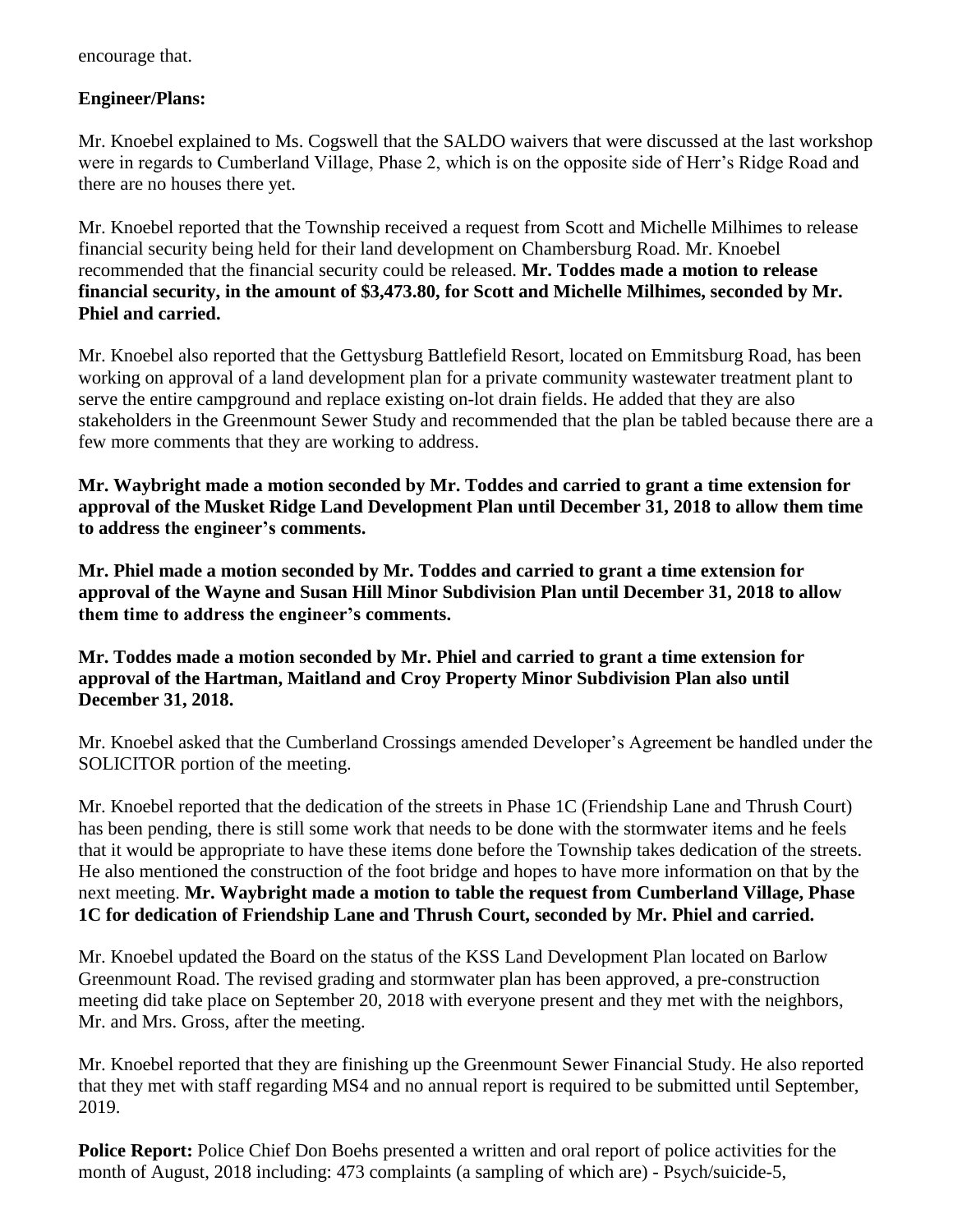Disturbances-8, Assault/Harassment-1, Domestics-11, Criminal Mischief-0, Suspicious Activity-13, Thefts-2, Alarms-8, Medical Emergency-8, 911 Hang Up-4, Cruelty to Animals – 0, Wanted Person – 1, Reported Drug Activity – 1, Welfare Checks – 18, Shots Fired – 0, Fraud – 3, Burglary – 0, Sexual assault-2, Follow-up Investigation-62, SRO Calls - 4; 130 traffic stops, 145 combined arrests, 7 traffic accidents, 71 targeted enforcements and 12,770 patrol miles. He added that they assisted other agencies 14 times and they were assisted twice. Assists to Pa. State Police were in Straban - 2 and Highland - 1. Police Chief Boehs reported that they had 58 walk-in complaints.

## **Active Business:**

Mr. Thomas reported that the Township received a letter from Attorney John Phillips indicating that he will no longer be able to serve as Solicitor to the Cumberland Township Zoning Hearing Board as of January 1, 2019. **Mr. Toddes made a motion to accept, with regret, the resignation of Attorney John Phillips as Solicitor to the Township's Zoning Hearing Board. The motion was seconded by Mr. Waybright and carried.** 

Mr. Thomas reported that the Township received \$154,584.82 from the Commonwealth of Pennsylvania in state aid for the Municipal Pension Plans. He added that the Township must make their annual Minimum Municipal Obligation payments for each Pension Plan in the amounts of: Non-Uniformed Pension Plan - \$50,142.00 and Police Pension Plan - \$120,119.00; a difference of \$15,676.18 that will be paid from the General Fund. **Mr. Toddes made a motion to approve the payment of the 2018 Minimum Municipal Obligations for the Pension Plans, as stated, seconded by Mr. Waybright and carried.**

Mr. Thomas also reported that the Township received \$41,994.16 from the Commonwealth of Pennsylvania for the state aid allocation supporting the Volunteer Firefighters Relief Association of the host fire company and Cumberland's is Barlow Firefighters Relief Association. Mr. Thomas added that the Firefighters Relief Association is a separate entity from the Fire Department and it supports the firefighters. **Mr. Waybright made a motion to approve the \$41,994.16 state aid allocation be forwarded to the Barlow Firefighters Relief Association seconded by Mr. Phiel and carried.**

**Solicitor:** Solicitor Wiser reported that Cumberland Crossings is seeking approval, by way of an amendment to their Developer's Agreement, for interim sewage facilities to be used until their sewage pumping station is completed. He added that the developer has stated that the specifications for the pumping station were changed creating the delay. Solicitor Wiser added that the interim sewage facilities would be holding tanks. He reported that that the Developer's Agreement has been amended and incorporates: a timeline for the completion of the pumping station; installing a visible alarm system on the holding tanks; a final grading and seeding requirement; the developer is solely responsible for the continued monitoring and pumping of the holding tanks; establishes an amount of financial security; provides that any Use and Occupancy permits for the structures that are connected to the holding tanks will be conditional and will provide the right of the Township to, in the event of a default, revoke the conditional permits; requires the developer to provide pumping records for the holding tanks and provide the Township with an executed copy of the pumping agreement with the licensed hauler. Solicitor Wiser reported that the Township has received a plan document that depicts where the holding tanks are located and are in accordance with the engineer's review. Solicitor Wiser confirmed that the developer can have four conditional Use and Occupancy permits for dwellings to be connected to the two holding tanks. **Mr. Toddes made a motion to approve the four conditional Use and Occupancy permits to be issued for Cumberland Crossings seconded by Mr. Phiel and carried.**

Solicitor Wiser also asked the Board to take action on Ordinance 2018-174 and the Intergovernmental Cooperation Agreement with Carroll Valley Borough to provide building code services to the Township that was discussed at the beginning of the meeting. **Mr. Toddes made a motion seconded by Mr. Waybright and carried to adopt Ordinance 2018-174 and the Intergovernmental Cooperation**